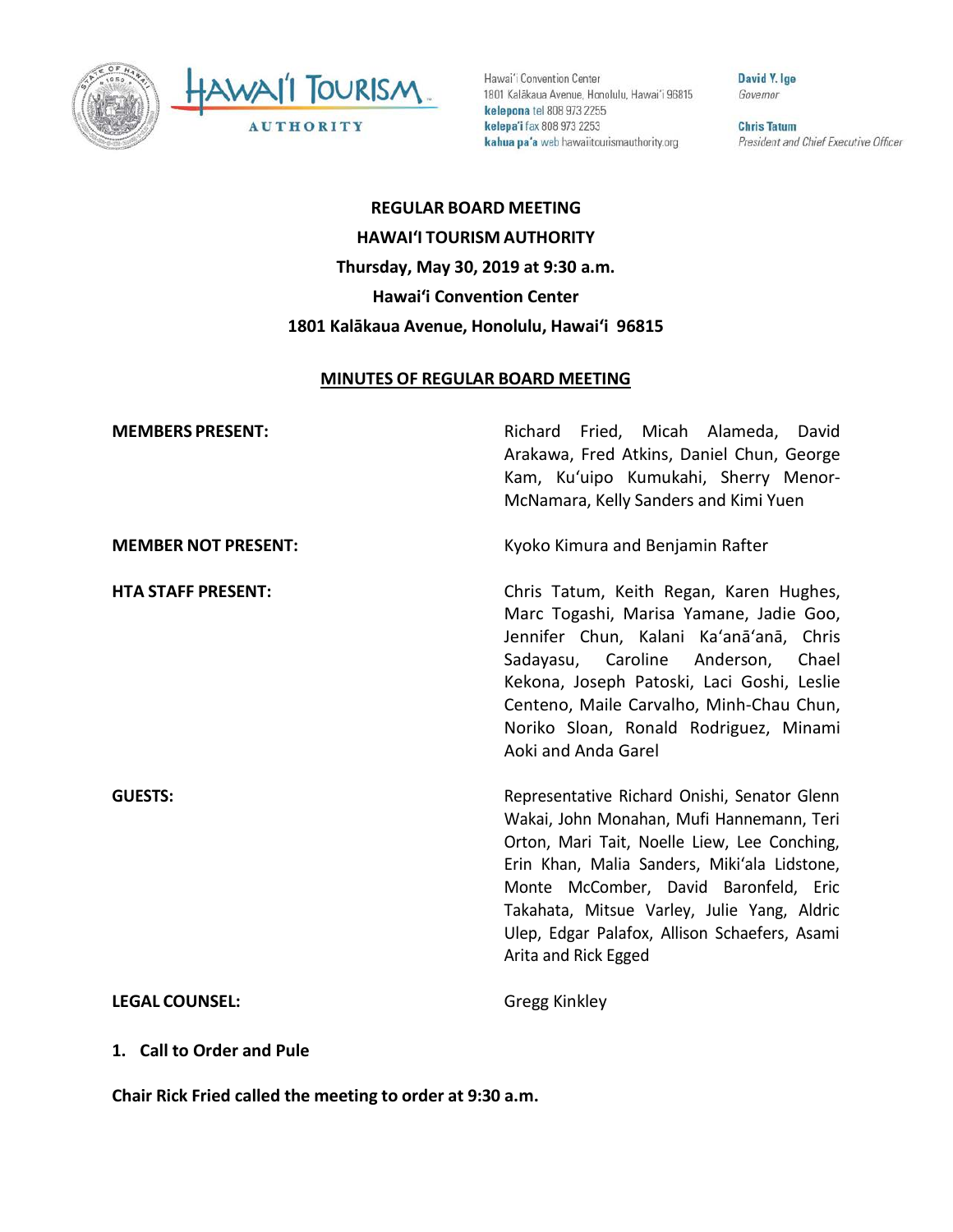Chair Rick Fried began the meeting by welcoming Hawaii Tourism Authority's newest Board members, Daniel Chun and Kimi Yuen. Kalani Ka'anā'anā introduced Monte McComber to share an oli to open the meeting. Mr. McComber, cultural director of the Royal Hawaiian Shopping Center, shared the unique history of the land where the Royal Hawaiian Shopping Center and Royal Hawaiian Hotel currently stand.

## **2. Approval of the Minutes of the April 25, 2019 Board Meeting**

Chair Fried asked for a motion to approve the minutes of the April 25, 2019 Board Meeting. George Kam so moved and Ku'uipo Kumukahi seconded the motion, which was approved by all members present.

# **3. Report of Permitted Interactions at an Information Meeting or Presentation Not Organized by the Board Under HRS section 92-2.5(c)**

Chair Fried asked for the members of the Board to report of any permitted interactions, and there were none to report. Ms. Kumukahi noted that the cultural section of HTA has met with other sections of the community to look at what everyone is doing so that HTA and the rest of the community are on the same page.

## **4. Report of the CEO Relating to Staff's Implementation of HTA's Programs During April 2019**

Chair Fried acknowledged HTA CEO Chris Tatum to provide an update. Mr. Tatum said that the plan moving forward will be to focus on investing in community, natural resources and Hawaiian culture, and keeping the Board informed.

Mr. Tatum then introduced Mufi Hannemann, President and CEO of Hawai'i Lodging and Tourism Association, and John Monahan, President and CEO of Hawai'i Visitors and Conventions Bureau, to provide an update on the Los Angeles Rams preseason game at Aloha Stadium. Mr. Hanneman and Mr. Monahan discussed the importance of the Los Angeles Rams' engagement with the local community and stated that the Rams would host a football clinic at 'Iolani School on June 14th and 15th. Mr. Hanneman stated the Rams selected 'Iolani School due to the teams' needs, which included use of the school's gymnasium and parking. He explained the clinic will be limited to eight high school teams, and that the schools participating in the clinic include, among others, St. Louis, Kahuku, Mililani, Waipahu, Hilo, Lahainaluna and Kapa'a. He stated that the clinic will also include a two-part Cheer Camp. Mr. Hanneman also explained that the "Cleats for Character" program selected Farrington High School to have University of Hawai'i graduate and former L.A. Rams' linebacker Pisa Tinoisamoa to lead participants in a discussion on the values of good character through sports and academics.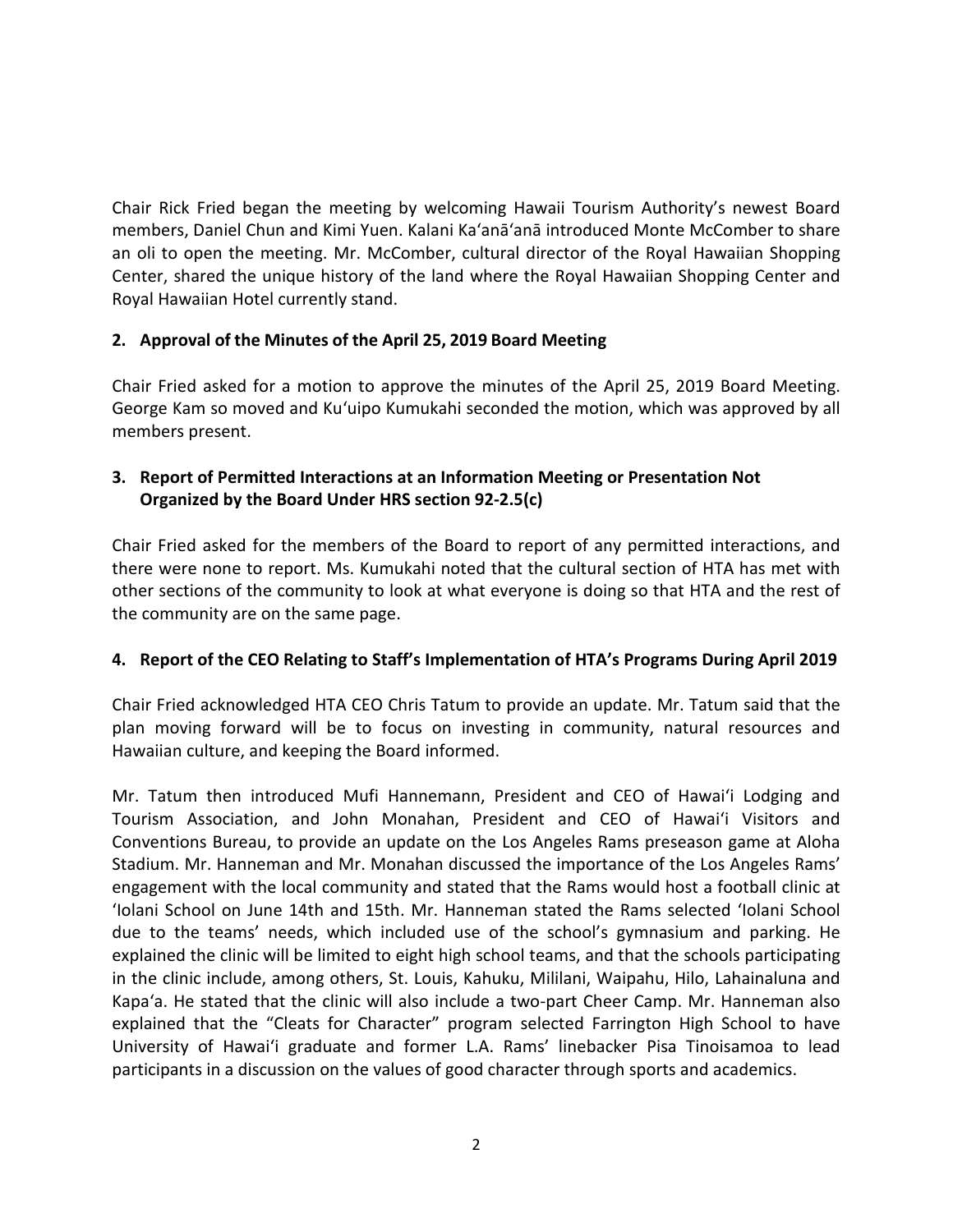Mr. Hannemann stated that community engagement positively impacts local communities. He stated, as an example, that the Lotte Championship identified and engaged with four local public high schools and had those schools' top golfers play in a Pro-Am event. He also noted that the Pro-Am footage, taken by students from Waianae High School, aired on the Golf Channel. The Lotte Championship also monetarily contributed to early college programs and media programs.

Mr. Monahan added that the Dallas Cowboys will also be engaging in community groups, focusing on the military and middle schools. Mr. Tatum noted that one of the Cowboys is from Hawaii. Mr. Monahan said that John Johnson is a safety for the Los Angeles Rams and he will be coming at the same time as the football clinics. Fred Atkins asked whether there were any opportunities for other schools to participate, such as auditorium presentations. Mr. Hannemann said that they could incorporate coaches and staff from other schools to get them involved in that way. He said that may be a benefit for a Leeward Coast team. Mr. Monahan said that the Rams will be here in June but that the Cowboys will be coming closer to the date of the preseason game.

Rick Egged was introduced to discuss the Waikiki Improvement Association. Mr. Egged said that Mr. Tatum had approached him to see what could be done to give back, and they had focused on the Sunset on the Beach event. It has mostly been financed by CBS for Hawaii 5-0. Southwest Airlines also wanted to do something for the community and they had agreed with Sunset on the Beach. Mr. Tatum said that this is something that HTA can do and it will be enhanced by the resources Southwest Airlines can provide. He said that there was great turnout and Southwest Airlines created activities. There were approximately 3,000 people in attendance, with predominantly locals participating. There are a total of seven events planned including a September 7th partnership with Aloha Festivals and musical performances.

Chair Fried then introduced Miki'ala Lidstone, Executive Director of the Ulu A'e Learning Center. Mr. Ka'anā'anā shared that Ulu A'e Learning Center is one of the programs supported through HTA's community enrichment. Ms. Lidstone shared information regarding the Kapu'uola hula festival, scheduled for June 21 and 22, 2019. Ms. Lidstone shared her knowledge and experiences regarding restoring Pu'u 'o Kapolei, an important historical landmark within the ahupua'a, and engaging with high schools and other volunteers to remove waste from the site. Ms. Lidstone added that her efforts to restore Pu'u 'o Kapolei coincided with strengthening a sense of place in Kapolei. Ms. Lidstone stated presently, Ulu A'e is contracting with an archeologist to submit an application for Pu'u 'o Kapolei for the State's historic registry. Ms. Lidstone also thanked HTA for presenting workshops, which has helped Ms. Lidstone raise attendance at events.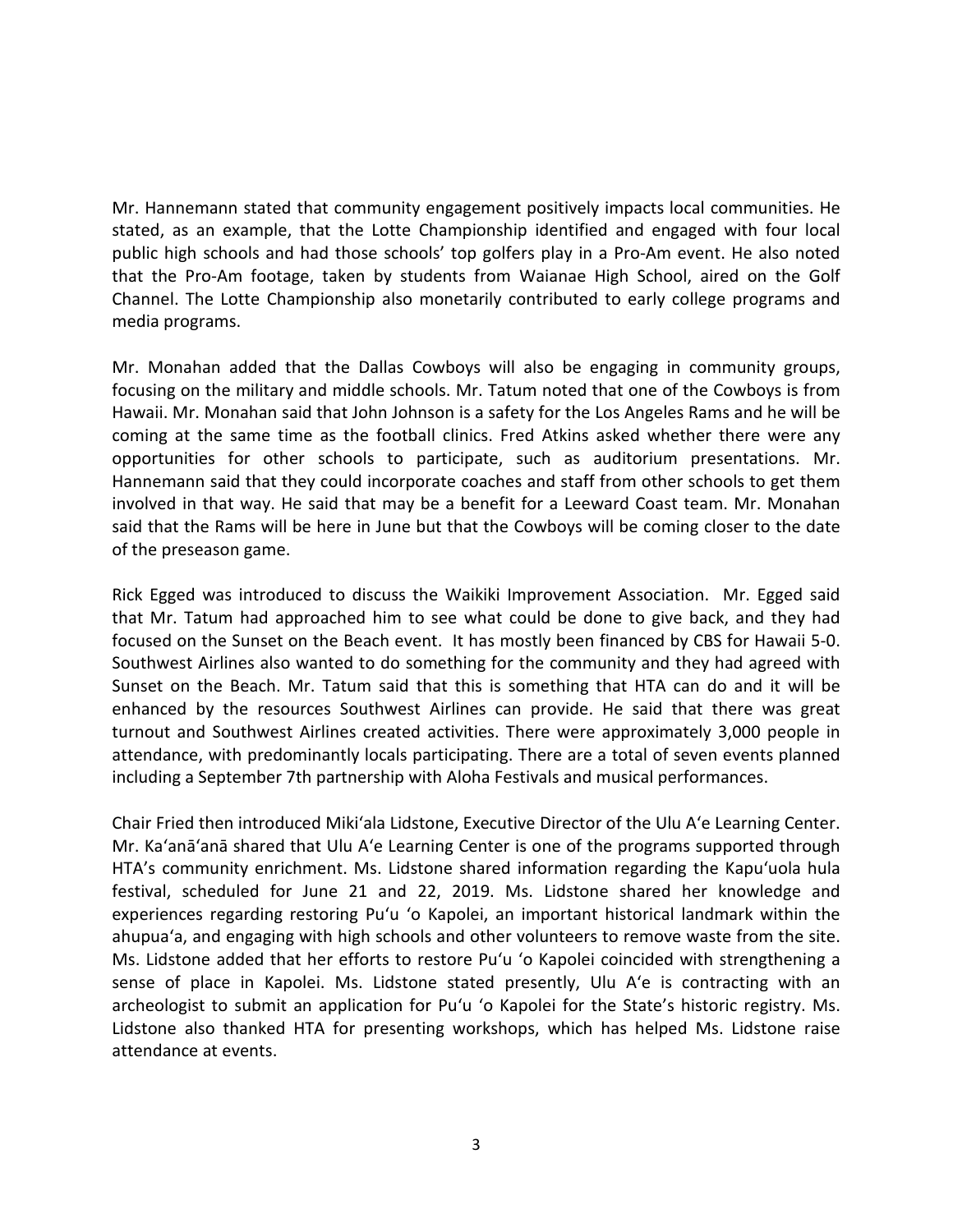Mr. Tatum said that HTA could hire contractors to market Hawaii, but managing tourism requires a sense of place, understanding the importance of community, and understanding of investing in our natural resources. He said that they are planning, for every Board meeting, to have organizations come to discuss how they are supporting the community. At this time, Mr. Tatum also introduced Marisa Yamane, HTA's Director of Communications and Public Relations, whose role includes sharing what HTA and the tourism industry does to support local communities.

Mr. Tatum recognized Mr. Atkins to provide an update on the North Shore of Kaua'i. Mr. Atkins said that he and Mr. Tatum realized that it was not possible to open the road by May 1st, so the new date to reopen is around June 13th. The emphasis is on educating the public and providing realistic notice. He added that they need to be cognizant of where money is being collected and where there is liability. Mr. Tatum said decisions regarding the allocation of resources to the North Shore of Kaua'i need to be driven and executed by the community, and that HTA is willing to provide assistance in a supporting role. He added that there are a lot of opinions, and that the communities in Kaua'i need to decide what the best options are.

Mr. Tatum said that HTA is also interested in addressing challenges on the other islands, such as traffic on the North Shore of Oahu. He said they have spoken with the Department of Transportation and legislators, and there will be a stakeholder meeting with the Mayor. He said that HTA's role is to facilitate the meetings, not to come up with all the answers.

# **5. Presentation and Discussion of Current Market Insights and Conditions in Key Major Hawai'i Tourism Markets**

Chair Fried acknowledged Jennifer Chun to present the current market insights and conditions in key major Hawai'i Tourism Markets. She said that in April, there was a decrease in expenditures to \$1.3 billion. There was an increase in U.S. West, Japan was flat, but there were decreases in all the other markets. One of the trends noted was decrease in lodging spending in contrast to last week's hotel numbers which saw an increase for April ADR. She also noted that through February 2019, the State collected \$400.5 million in transient accommodations tax, which is an increase in 12.8% from last year but, accounting for the rate change, that increase is a 5.1% increase from last year.

Chair Fried noted that, through calculating for inflation, visitor spending has remained flat for decades. Ms. Chun, in response to Mr. Fried's comment, noted that HTA has put out an RFP to assist HTA in finding where higher visitations are. She noted that this information would also assist the Department of Land and Natural Resources to assess where the most visited areas of the State are.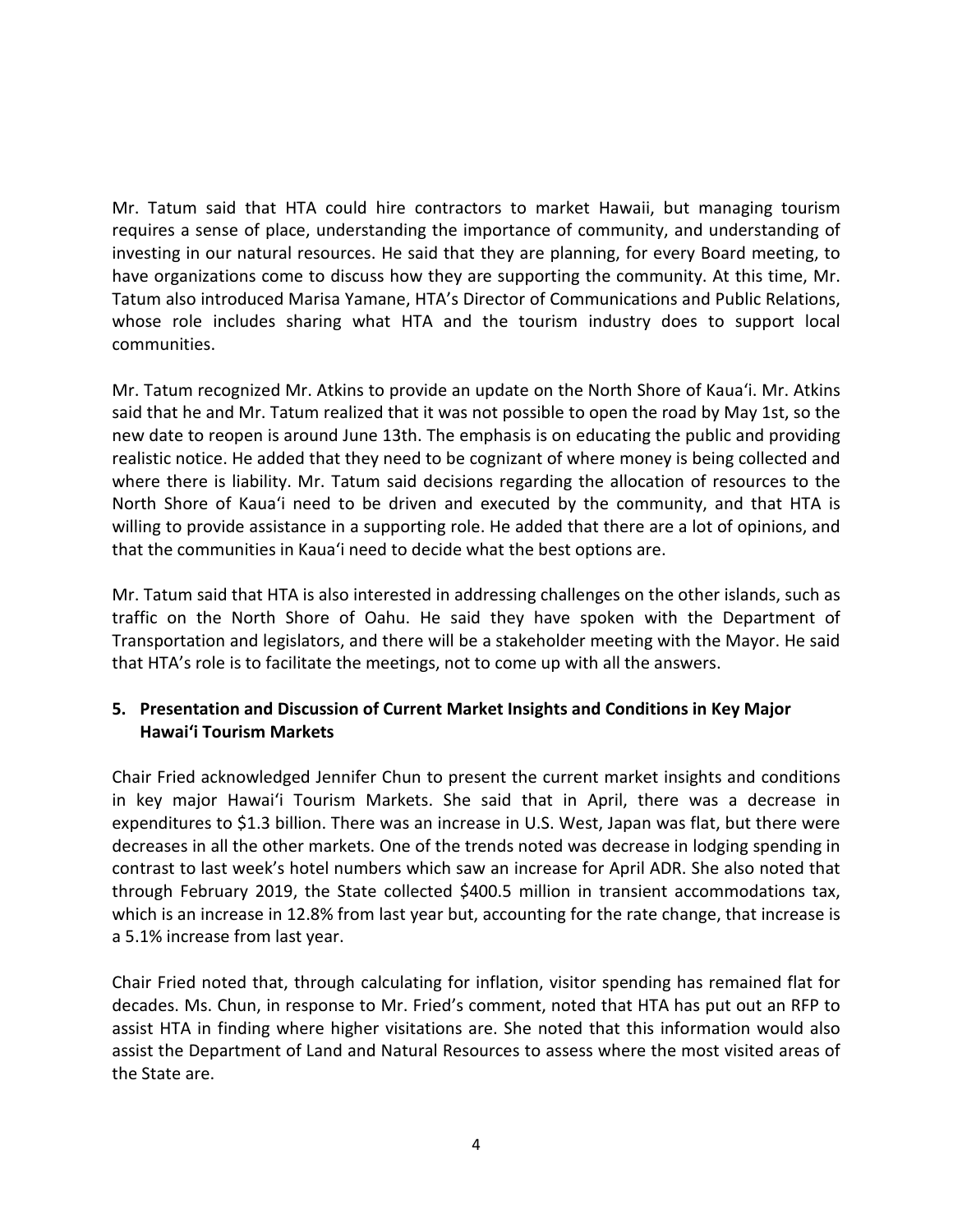Mr. Atkins asked whether recent legislation regarding short term vacation rentals would assist HTA in getting more details on visitor spending and where visitors are staying. Keith Regan noted that Senate Bill 1292 is currently before the Governor for his approval. Representative Richard Onishi stated that, should the Governor sign the bill, it will still take the Department of Taxation time to assess the data. Representative Onishi added that it will take time to see the results of the data. Mr. Tatum asked when the Act, increasing the amount of TAT collected by including mandatory resort fees, would come into effect. Representative Onishi stated that the effective date is in July.

David Arakawa stated that Senate Bill 1292 was problematic because it contained no reporting mechanism to assist counties in regulating short term vacation rentals. Senator Wakai stated that the bill contained language that does not prevent the counties from enforcing such rentals, regardless of whether taxes are collected or not. Representative Onishi added that, while Airbnb is expected to comply with the bill, Expedia is pushing back and expressing concern regarding the information the Legislature has requested from vacation rentals.

## **6. Nomination, Selection and Appointment of George Kam as First Vice Chair and Kelly Sanders as Second Vice Chair of the Hawaii Tourism Authority Board of Directors.**

Chair Fried recognized that two previous Board members, Sean Dee and Craig Nakamura, termed out of their appointments as members of the HTA Board. He said that it is the Board's intent to make sure that each Board member is on at least one committee.

Chair Fried acknowledged George Kam, currently in the role of Second Vice Chair, agreed to serve as First Vice Chair, and that Kelly Sanders agreed to serve as Second Vice Chair. Chair Fried stated that their respective backgrounds and service to HTA made them well-suited for these positions.

Chair Fried asked for a motion to appoint George Kam as First Vice Chair and Kelly Sanders as Second Vice Chair of the HTA Board. Mr. Arakawa moved, and Ms. Kumukahi seconded the motion, which was approved by all Board members present.

**7. Nomination, Selection and Appointment of Board Members for the Following Committees: George Kam, David Arakawa, Fred Atkins for the Administrative Standing Committee; Micah Alameda for the Audit Standing Committee; Ben Rafter for the Marketing Standing Committee; Sherry Menor-McNamara, Kimi Yuen, Daniel Chun for the Convention Center Planning Investigative Committee; Ku'uipo Kumukahi, Kimi Yuen for the Visitor-Related Infrastructure Investigative Committee.**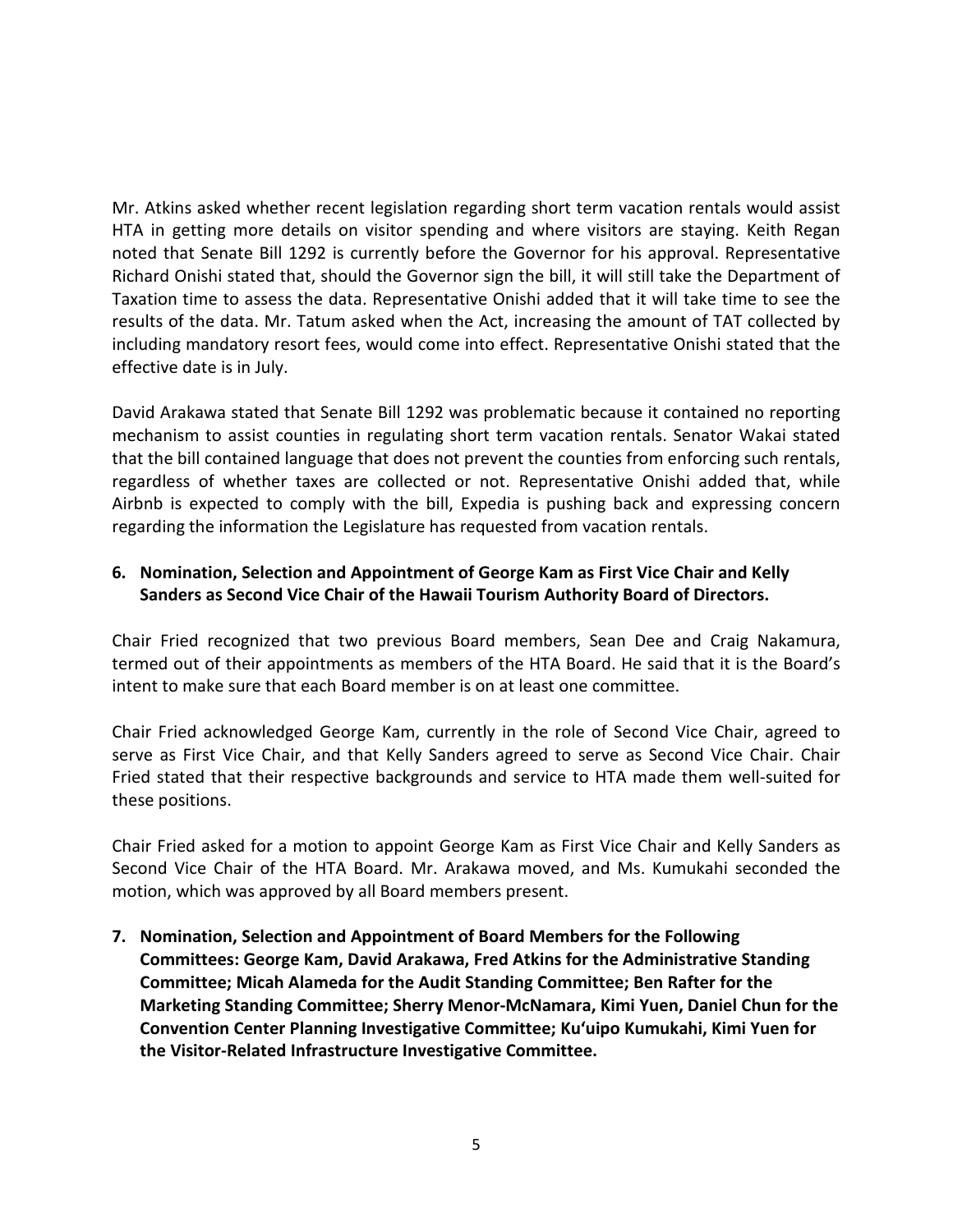Chair Fried asked for a motion to approve the nomination, selection and appointment of George Kam, David Arakawa and Fred Atkins to the Administrative Standing Committee. Ms. Kumukahi so moved and Kelly Sanders seconded the motion, which was approved by all members present. Mr. Arakawa commented that the Committee should hear recommendations from Mr. Tatum as to how HTA can fulfill its goals, in addition to its responsibility of evaluating Mr. Tatum.

Chair Fried stated that, given HTA's efforts to address the 2018 State Audit, that the Board hoped to terminate the Audit Standing Committee as soon as September.

Chair Fried asked for a motion to approve the nomination, selection and appointment of Micah Alameda to the Audit Standing Committee. Mr. Kam so moved and Mr. Arakawa seconded the motion, which was approved by all members present.

Chair Fried asked for a motion to approve the nomination, selection and appointment of Benjamin Rafter to the Marketing Standing Committee. Mr. Kam so moved and Mr. Arakawa seconded the motion, which was approved by all members present.

Chair Fried asked for a motion to approve the nomination, selection and appointment of Sherry Menor-McNamara, Kimi Yuen and Daniel Chun to the Convention Center Planning Investigative Committee. Mr. Atkins so moved and Mr. Kam seconded the motion, which was approved by all members present.

Chair Fried asked for a motion to approve the nomination, selection and appointment of Ku'uipo Kumukahi and Kimi Yuen to the Visitor-related Infrastructure Investigative Committee. Mr. Sanders so moved, and Mr. Kam seconded the motion, which was approved by all members present.

## **8. Nomination, Selection and Appointment David Arakawa as Chair of the Audit Standing Committee; Kelly Sanders as Chair of the Marketing Standing Committee; and Daniel Chun as Chair of the Convention Center Planning Investigative Committee**

Chair Fried asked for a motion to approve the nomination, selection and appointment of David Arakawa as Chair of the Audit Standing Committee, Mr. Sanders as Chair of the Marketing Standing Committee, and Daniel Chun as Chair of the Convention Center Planning Investigative Committee. Mr. Kam so moved and Mr. Sanders seconded the Motion, which was approved by all members present.

## **9. Nomination, Selection and Appointment of George Kam as First Vice Chair and Ben Rafter as Second Vice Chair of the Marketing Standing Committee; David Arakawa as Vice Chair**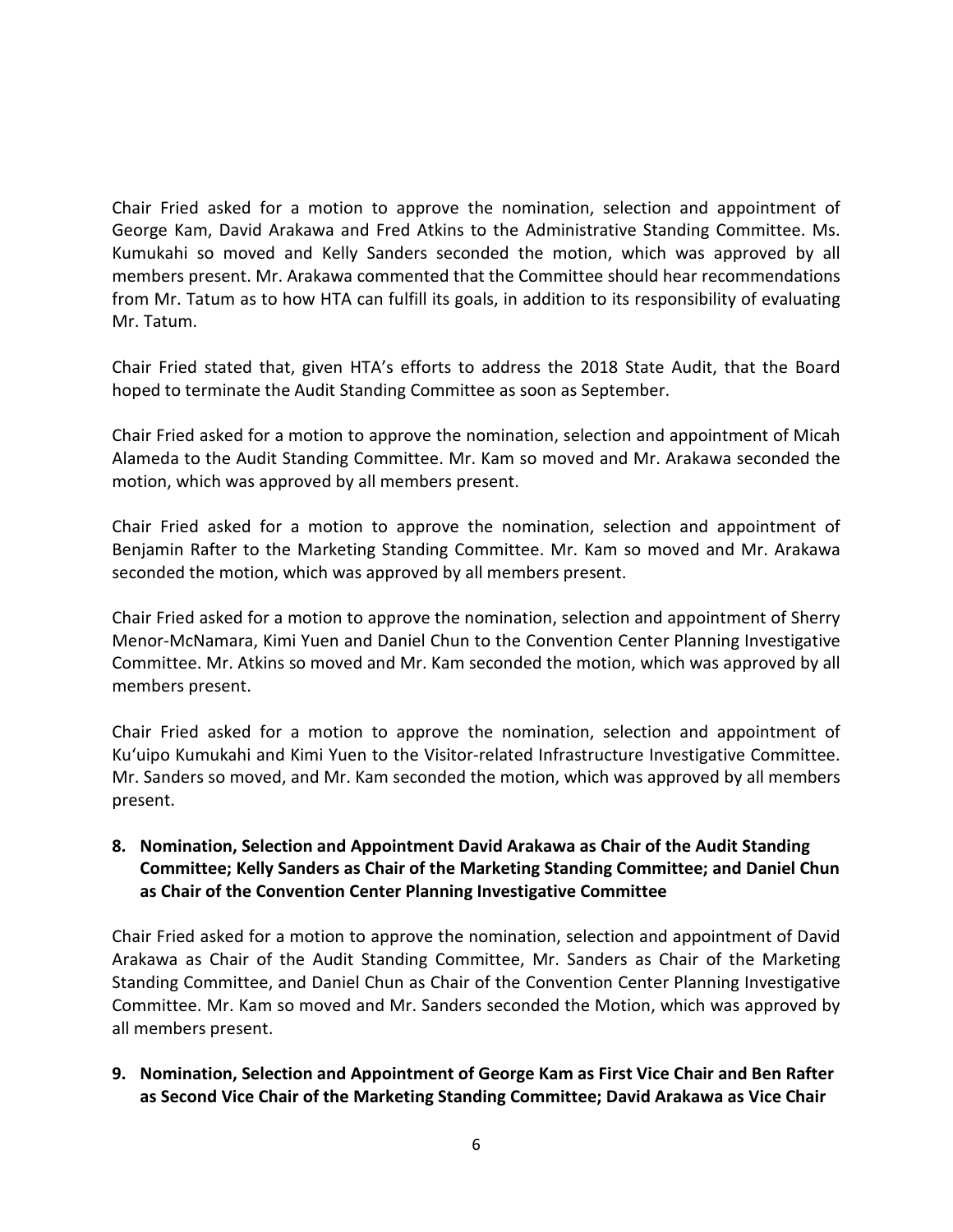#### **of the Legislative and Government Affairs Investigative Committee**

Chair Fried asked for a motion to approve the nomination, selection and appointment of George Kam as First Vice Chair and Benjamin Rafter as Second Vice Chair of the Marketing Standing Committee and David Arakawa as Vice Chair of the Legislative and Government Affairs Committee. Mr. Sanders so moved and Ms. Yuen seconded the motion, which was approved by all members present.

At this time, Mr. Regan stated that HTA is in the process of putting together community meetings to gather information from stakeholders regarding the respective needs of the tourism industry for the purpose of implementing a new five-year strategic plan. Mr. Regan stated that they have contracted with John Knox and Associates to assist with creating a new strategic plan. Chair Fried asked when a new five-year strategic plan would be complete, in which Mr. Regan responded that the aim was to have the new plan published in January 2020. Chair Fried stated that a new Strategic Plan Investigative Committee would include Kimi Yuen as Chair, Kiyoko Kimura as Vice Chair and Micah Alameda and Ku'uipo Kumukahi as members. Chair Fried asked the Board to consider a motion to re-establish a Strategic Plan Investigative Committee.

Chair Fried asked for a motion to re-establish the Strategic Plan Investigative Committee, with Kimi Yuen as Chair, Kiyoko Kimura as Vice Chair, and with Micah Alameda and Ku'uipo Kumukahi as members. Mr. Arakawa so moved and George Kam seconded the motion, which was approved by all members present.

**The Board recessed at 11:06 a.m. The Board reconvened at 11:17 a.m.**

## **10. Presentation Discussion and Action on HTA's Financial Reports for April 2019**

Chair Fried acknowledged Mr. Regan to discuss HTA's Financial Reports for April. He said that the first document is the compilation of revenues and expenditures as of April. Mr. Regan said that HTA is on track to be within budget parameters for FY 2019. He also pointed out a summary of allocations through April 2019 to provide a better picture of how money has been moved into different categories.

Mr. Regan pointed out a summary of financial statements and activity that has occurred including receipt of TAT deposits of \$6.6 million and \$7 million in expenditures. He said that there are encumbrances in the statements that represent remaining balances from prior year encumbrances and HTA is working on closing those out. Additionally, HTA has utilized \$70.7 million of the \$87.4 million that was allocated and approved.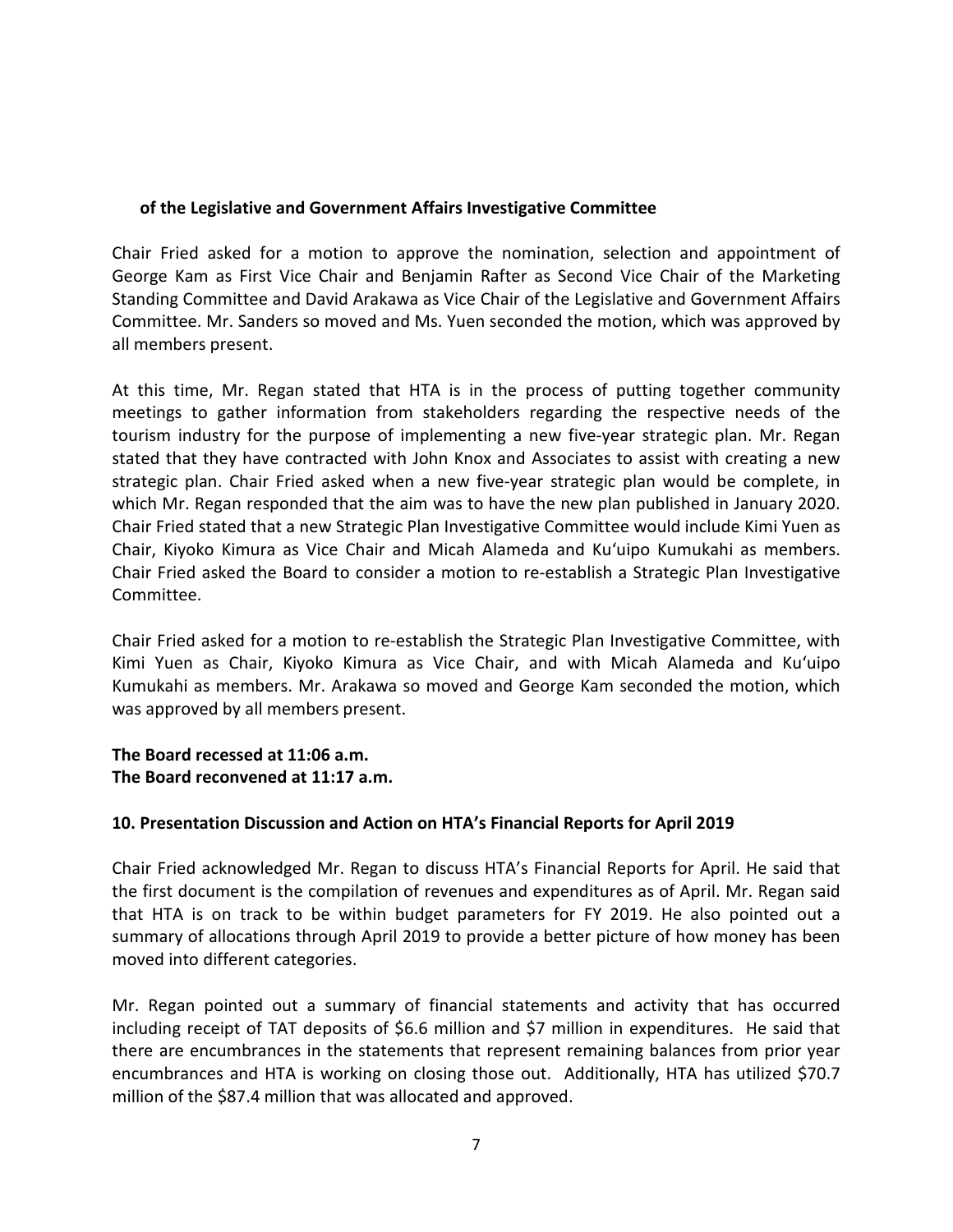Chair Fried asked about the effect of the new legislation regarding the location for the Hawaiian Center for Music and Dance. Mr. Regan said that there is still a requirement to set aside \$1 million for the Center. In essence, it allows HTA to engage the community to identify the most appropriate site to create this important facility that has been on the books for years. A site has not yet been identified. The bill has not been signed into law yet but HTA is hopeful that the Governor will sign it.

Mr. Regan requested Board approval for the April Financial Reports. George Kam made a motion, which was seconded by Ms. Kumukahi and unanimously approved by all members present.

## **11. Update on the Status of the 2018 Audit Action Plan.**

Chair Fried acknowledged Mr. Regan to discuss the 2018 Audit Action Plan. He said that, regarding Item 1, they have been working on the procedures. They have pushed out the procedures to the different sections within HTA. Finance is currently working about 30 procedures, procurement is working about 10, and Mr. Regan is working on budgeting and administrative procedures. He noted that the process is lengthy but they are making progress.

Regarding Item 3, which also involves procedures, he said that they have also started working on reviewing and completing an update of those procedures. They have set a date of July 3rd to get them done.

Regarding Item 4, he said they updated the procedure to include language which requires HTA, to the best of their ability, to do pre-solicitation market research and it has therefore been marked as complete.

Chair Fried asked about Item 6, regarding evaluation of performance. Mr. Regan, in response to Chair Fried, stated that HTA plans to finish in September or sooner, but that the majority of the Staff's focus has been on updating procedures. Mr. Arakawa noted that, for Item 6, creating criteria for certain tasks should be done so that it will be easier to assess performance.

## **12. Update Relating to the 2019 Legislative Session and Related Bills Relevant to HTA**

Mr. Regan stated that the legislative session is over and that HTA was successful in bills it supported and pushed through the legislative process. Mr. Regan thanked the subject matter chairs from the Senate and the House for their support of HTA.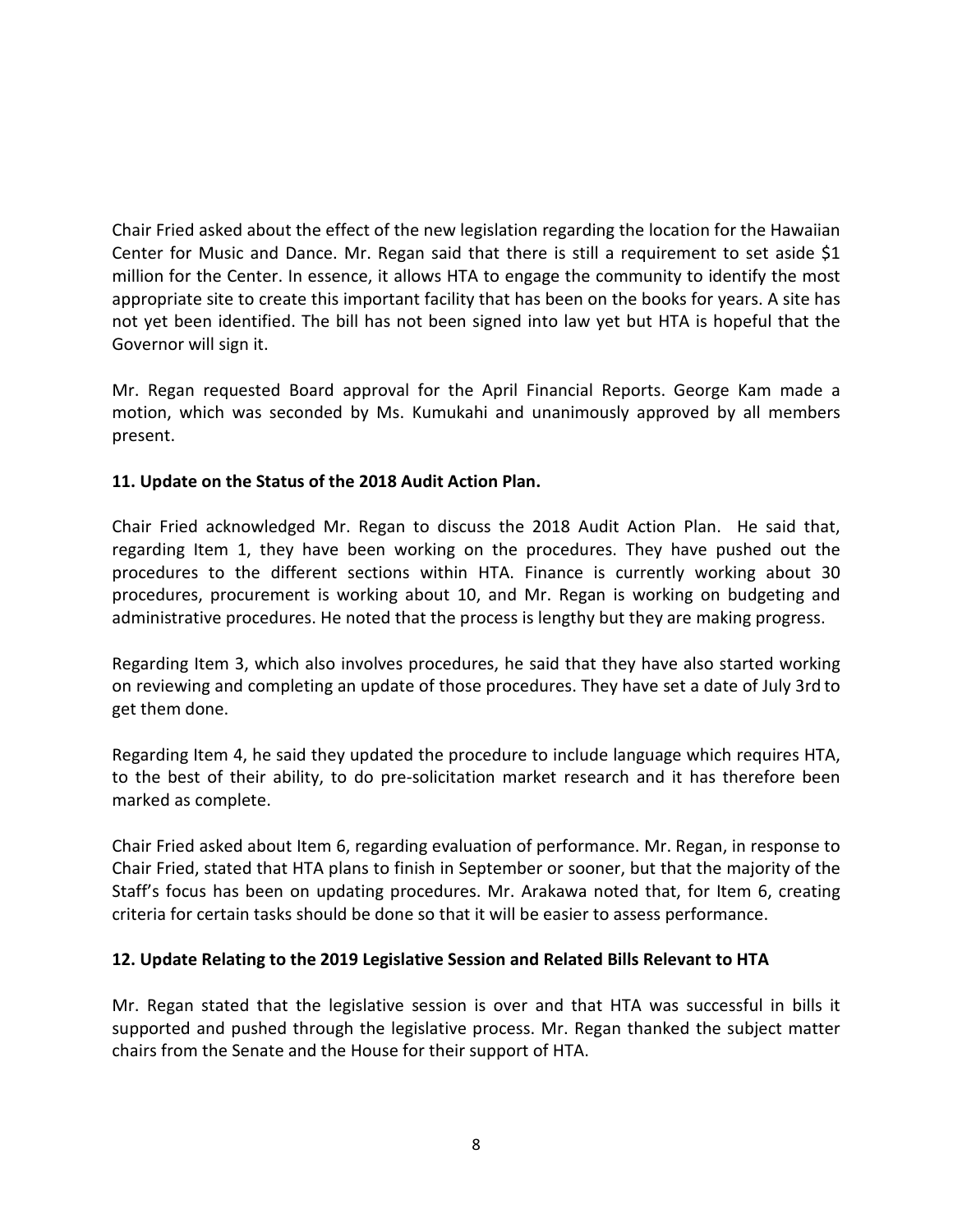Mr. Regan noted two bills with the City & County of Honolulu, Bills 85 and 89, which would provide authority other transient vacation rentals, was referred back to its subject matter committee within City Council.

## **13. Presentation by AEG Regarding an Update of Hawaii Convention Center Recent Operational Activities and Sales Initiatives**

Chair Fried acknowledged Teri Orton to present the Board with an update of the Hawaii Convention Center's recent operational activities and sales initiatives. Ms. Orton stated that the Convention Center hosted 30 events in April, including repeat corporate groups. Ms. Orton also stated that, for the Convention Center's reforecast, the fiscal year 2019 reflects a project net loss of \$3.1 million. Ms. Orton tied the projected loss to several cancellations of large groups which included high food and beverage spend.

Ms. Orton stated that other initiatives included seeking additional opportunities for short- and long-term business, including more banquets for local businesses to increase short-term revenue, as well as local sports events, festivals and trade shows. Ms. Orton stated that the current return on investment for every dollar spent by the state generates a \$15.92 return.

# **14. Recommendation to the Board for the Hiring of a Candidate to Fill the Vacant Position of HTA Administrative Assistant**

Mr. Regan stated that HTA was in the process of making more state positions with HTA available instead of relying on contractors. He stated that, in seeking to fill the position of HTA Administrative Assistant, HTA reviewed over thirty candidates, interviewed five, and selected Anda Garel. He stated Ms. Garel has a stellar resume and speaks English, German, Romanian and Spanish fluently. Mr. Regan stated that, due to timing, HTA has already hired Ms. Garel to fill the Administrative Assistant position.

Chair Fried asked for a motion to approve the hiring of Anda Garel as HTA Administrative Assistant. Mr. Kam so moved, and Mr. Arakawa seconded the motion, which was approved by all members present.

#### **The Board recessed at 11:52 a.m. The Board reconvened at 12:23 p.m.**

## **15. Discussion and Approval of the FY2020 HTA Budgets**

Mr. Tatum then discussed the HTA budget presentation. He said that he would be discussing what they are asking for and the process will be, because he is used to having an actionable,